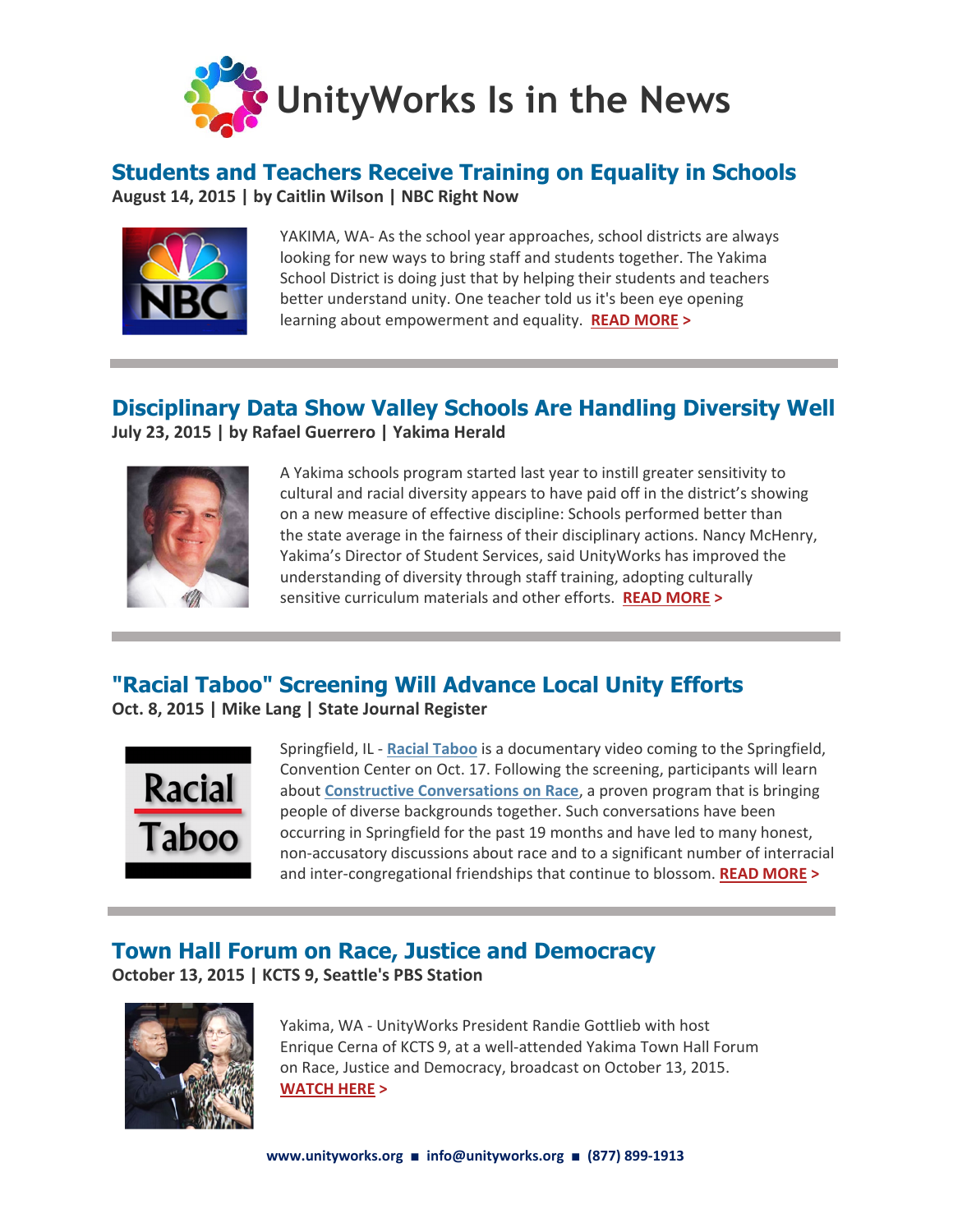## **We are Capable of Understanding the Need for Unity**

**September 1, 2016 | Malii Brown | Yakima Herald-Republic**



Yakima, WA – Letter to the editor by UnityWorks Program Director Malii Brown. She is responding to a column by Kathleen Parker of the Washington Post Writers Group: "Week of Violence: How can we stop this madness?" **[READ HERE](http://www.yakimaherald.com/opinion/letters_to_editor/we-are-capable-of-understanding-need-for-unity/article_318424d8-7068-11e6-9957-b3aa89107c5e.html#utm_source=yakimaherald.com&utm_campaign=%2Fnewsletters%2Fmorningreport%2F&utm_medium=email&utm_content=headline) >** 

## **A Business of Unity**

**December 2, 2016 | Ed Stover | BoldType Magazine**



Feature story about UnityWorks founding President and CEO, Randie Gottlieb, and her path to creating the UnityWorks Foundation. **[READ HERE](http://www.yakimaherald.com/boldtype/a-business-of-unity/article_7117159a-b697-11e6-8972-ef08846a007c.html) >**

## **Program Fostering Unity in Schools Drawing Wider Attention**

**May 21, 2017 | Tammy Ayer | Yakima Herald Republic | Photos by Jake Parrish**



#### **The Sunday paper had this beautiful front-page feature!**

Yakima, WA - Hoover Elementary School teacher Robyn Harris instructs her second-grade students on a multicultural education activity in her classroom in Yakima, Washington, on Friday, May 19. The school incorporates UnityWorks lessons in its curriculum.

In this lesson on diversity and acceptance, students and staff created skin color portraits. Hoover began participating in the UnityWorks Program this year. The program is designed to improve race relations by educating staff and students about living in a diverse society. **[READ MORE >](http://www.yakimaherald.com/news/education/program-fostering-unity-in-yakima-schools-drawing-wider-attention/article_60e53bb6-3de7-11e7-8c4c-9f7ed04c7c07.html)**

#### **CSUN is the Foundation in Helping Alumna Find Her True Calling July 15, 2017 | Paul Amico | CSUN Today, California State University**



Feature story about UnityWorks Founding Director, Randie Gottlieb, and her path to creating the UnityWorks Foundation. **[READ HERE](https://csunshinetoday.csun.edu/university-news/csun-is-the-foundation-in-helping-alumna-find-her-true-calling) >**